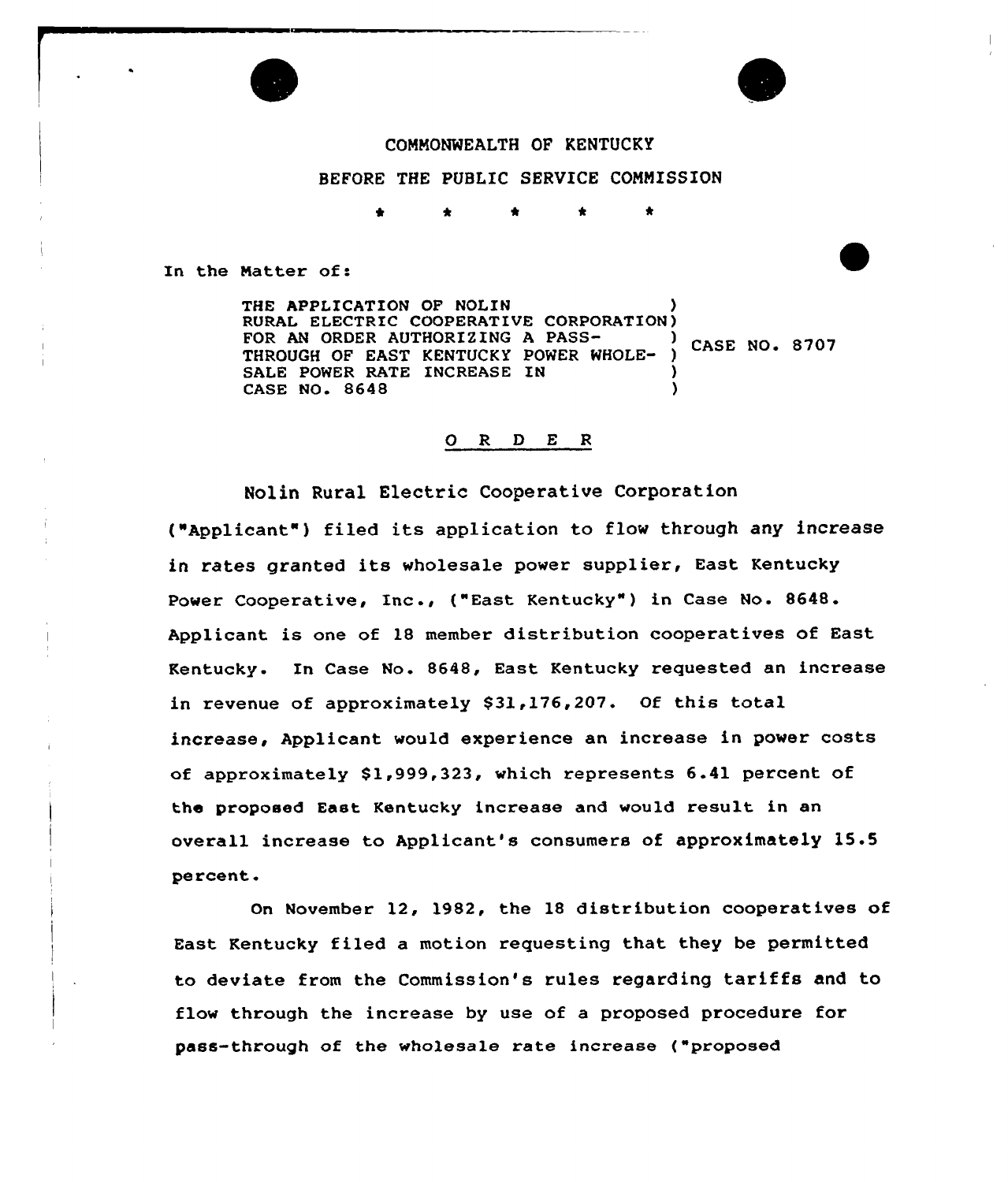procedure" ) . In its Order of November 19, 1982, the Commission authorized Applicant to deviate from the rules on tariffs and approved the utilization of the proposed procedure.

Hearings were held on February 10, 1983, at the Commission's offices in Frankfort, Kentucky. Flint Ink Corporation ("Flint") was the only intervenor.

Flint filed its motion at the close of this hearing requesting the Commission to issue its Order requiring the Applicant to offer an off-peak rate rider to its contract with Flint not later than April 1, 1983, and to file general off-peak and seasonal rates not later than June 1, 1983, The Commission agrees that off-peak and seasonal rates are normally beneficial to the customers and the utility, but in this case finds there is no evidence to support instituting any of the rates requested by Flint.

To order the Applicant to file off-peak and seasonal rates based on the information that is available could very well damage the financial integrity of the Applicant. Without cost concessions from its wholesale supplier East Kentucky for off-peak and seasonal rates the use of these rate classes could cause one rate class to subsidize another.

The establishment of a new rate design is more appropriately approached in a general rate case, and requires careful consideration not only of the rate classes being established but also the effects on the other rate classes. Therefore the Commission has denied the motion of Flint.

 $\mathbf{z}$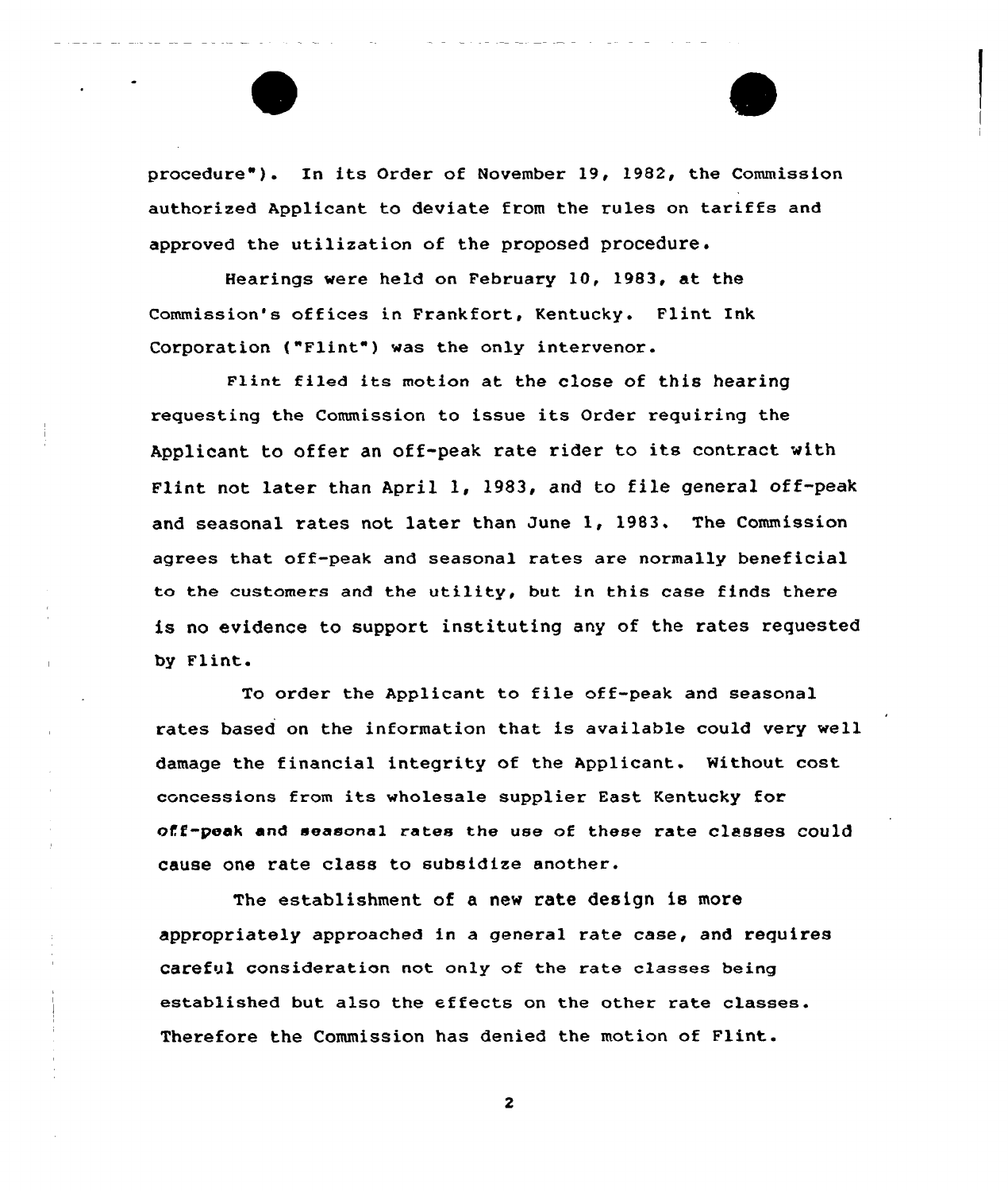The Commission, having considered the evidence of record and being advised, is of the opinion and finds that:

(1) The actual increase allowed East Kentucky in Case No. 8648 is \$18,849,182 which will result in an increase in power costs to Applicant of \$1,208,902.

(2) Applicant's financial condition would be materially impaired if it were not allowed to recover the increased wholesale power costs allowed in Case No. 8648.

(3) The revised rates and charges in Appendix <sup>A</sup> are designed to reflect only the increased power costs from East Kentucky allowed in the final Order in Case No. 8648.

(4) The flow-through of the wholesale power costs will not result in any additional net margin to Applicant.

IT IS THEREFORE ORDERED that Nolin Rural Electric Cooperative Corporation be and it hereby is authorized to flow through the increased power costs resulting from the rate increase granted its wholesale power supplier, East Kentucky Power Cooperative, Inc., in Case No. 8648.

IT IS FURTHER ORDERED that the rates in Appendix A shall be placed into effect on the effective date of the East Kentucky wholesale power increase.

IT IS FURTHER ORDERED that Nolin Rural Electric Cooperative Corporation shall, within 20 days from the date of this Order, file its revised tariff sheets setting out the rates and charges approved herein.

 $\overline{\mathbf{3}}$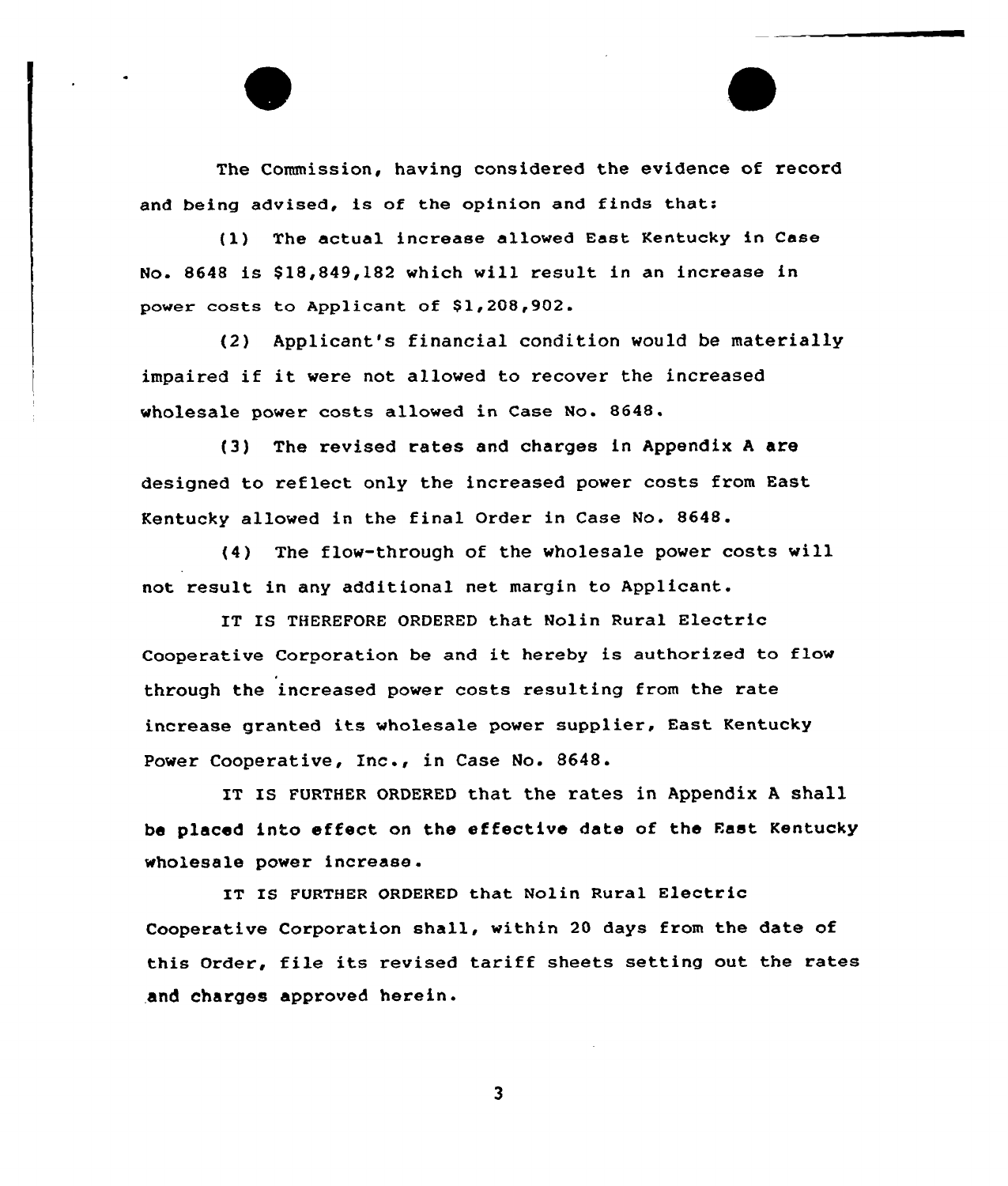



# Done at Frankfort, Kentucky, this 1st day of April, 1983. PUBLIC SERVICE COMMISSION

Vige Chairma<br>.

Commissione

**ATTEST:** 

**Secretary**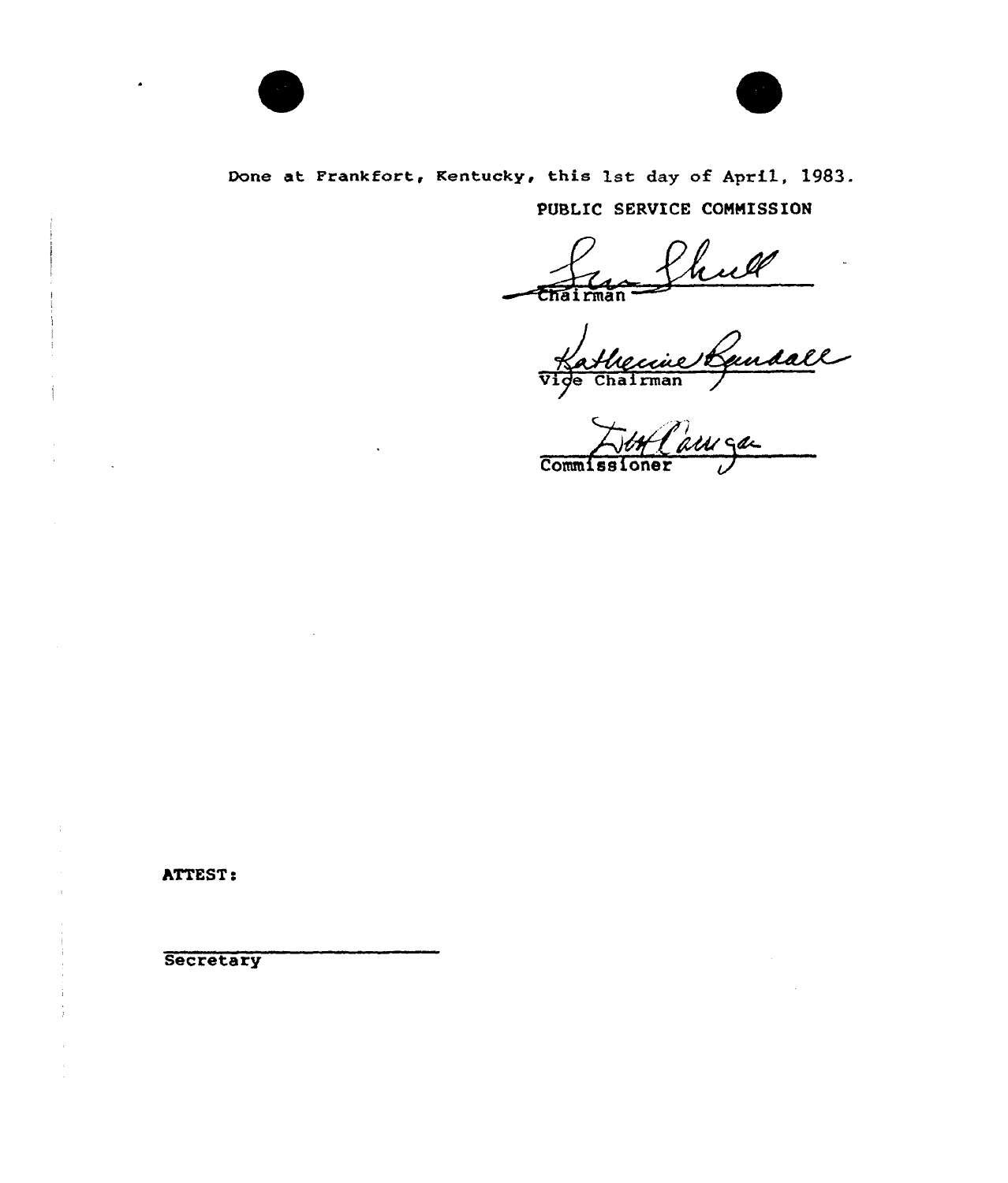

# APPENDIX

 $\mathcal{A}$  , and  $\mathcal{A}$  is a set of the set of the  $\mathcal{A}$ 

والمستحدث والمتعارف والمتحدث والمتحدث

### APPENDIX TO AN ORDER OF THE KENTUCKY PUBLIC SERVICE CONNISSION IN CASE NO. 8707 DATED APRIL 1, 1983

The following rates and charges are prescribed for the customers in the area served by Nolin Rural Electric Cooperative Corporation. All other rates and charges not specifically mentioned herein shall remain the same as those in effect under authority of this Commission prior to the date of this Order.

SCHEDULE 1\* RESIDENTIAL, FARM, NON-FARM, TRAILERS AND MOBILE HOMES

Rates

|                | <b>Customer Charge</b> | \$5.00           |  |
|----------------|------------------------|------------------|--|
| All KWH Charge |                        | .05935 $per$ KWH |  |

SCHEDULE 2 COMMERCIAL, SMALL POWER, SINGLE PHASE AND THREE PHASE SERVICE\*

### **Rates:**

| <b>Customer Charge</b> | <b>S5.00</b>     |  |  |  |
|------------------------|------------------|--|--|--|
| ALL KWH Charge         | $.06672$ per KWH |  |  |  |

SCHEDULE 3 LARGE POWER\*

### Rate:

## Demand Charge

\$4.34 per Kilowatt of Billing Demand Per Month

### Energy Charge

| . First | 2,500 KWH Per Month  |  | \$.05578 Net Per KWH |  |  |
|---------|----------------------|--|----------------------|--|--|
| Next    | 12,500 KWH Per Month |  | .05107 Net Per KWH   |  |  |
| Over    | 15,000 KWH Per month |  | .04965 Net Per KWH   |  |  |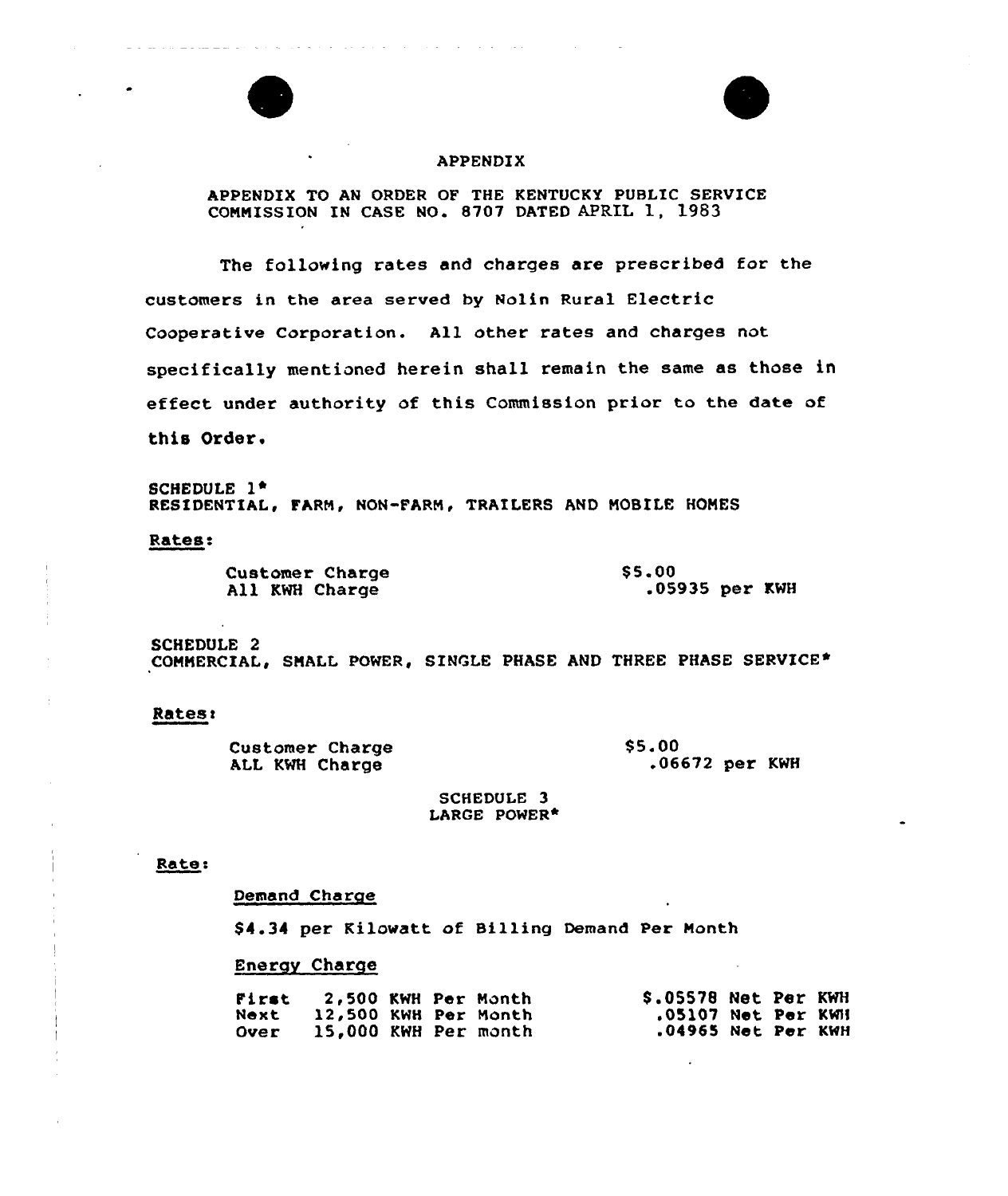



# SCHEDULE 4 INDUSTRIAL\*

 $\bullet$ 

Rates:

 $\omega_{\rm c}$  , and  $\omega_{\rm c}$  , and  $\omega_{\rm c}$ 

Demand Charge

\$4.34 Per Kilowatt of Billing Demand Per Month

# Energy Charge

| First       | 3,500 KWH Per Month  |  | \$.05955 Net Per KWH |  |  |
|-------------|----------------------|--|----------------------|--|--|
| <b>Next</b> | 6,500 KWH Per Month  |  | $.04600$ Net Per KWH |  |  |
| <b>Over</b> | 10,000 KWH Per Month |  | $.04249$ Net Per KWH |  |  |

SCHEDULE 5 RURAL LIGHT\*

# Applicable: Entire Service Area\*

### Rates:

Service for the above unit shall be unmetered and billed on the consumer's monthly bill for other electrical service furnished by the Cooperative, at the rate of \$6.43 each and every month for each lighting fixture contracted for by the consumer.

# SCHEDULE 6+

### Rates:

### Mexcury Vapor Series or Multiple KWH/LIGHT

| Standard Overhead                          |     |                                      |
|--------------------------------------------|-----|--------------------------------------|
| 7,000 Initial Lumens                       | 75  | $$2.99$ Per<br>Light<br>Per<br>Month |
| 20,000 Initial Lumens                      | 170 | 9.19 Per<br>Light<br>Per<br>Month    |
| Ornamental Service<br>7,000 Initial Lumens | 75  | 4.06 Per<br>Light<br>Per<br>Month    |
| 20,000 Initial Lumens                      | 170 | $10.33$ Per<br>Light<br>Per<br>Month |